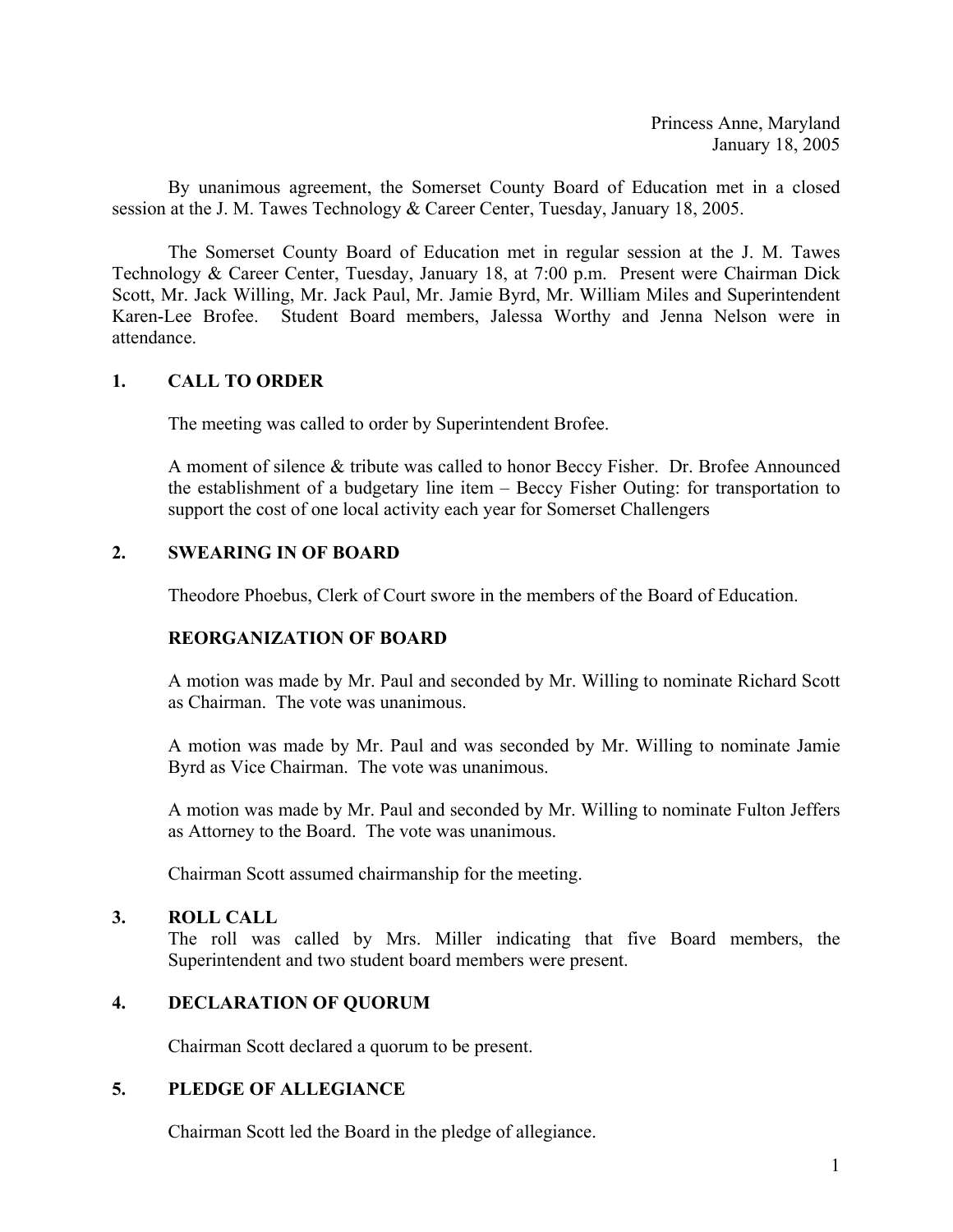Board Meeting – January 18, 2005

## **6. APPROVAL OF MINUTES**

A motion was made by Mr. Willing and seconded by Mr. Paul to approve the minutes of the December 20, 2004 regular meeting as published. The vote was unanimous.

## **7. ANNOUNCEMENT OF CLOSED SESSION**

A closed session of the Board was held from 5:50 p.m. to 6:50 p.m. to discuss personnel, negotiations, and pending litigation. All members were present.

## **8. AGENDA**

A motion was made by Mr. Byrd and seconded by Mr. Paul and passed, to adopt the agenda as presented. The vote was unanimous.

## **9. PUBLIC PARTICIPATION**

There was no public participation.

## 10**. STUDENT BOARD MEMBER REPORT**

Miss Jenna Nelson and Miss Jalissa Worthy gave their student board reports. Chairman Scott thanked them both.

## **11. SCHOOL REPORT: CRISFIELD HIGH SCHOOL**

Ms. Debra Josenhans, Principal of Crisfield High School, gave a report on the varied programs and activities at her school.

## **12. SAFETY TASK FORCE COMMENTS**

Mr. Steve Marshall, Chairman, of the Safety Task Force reported that the Task Force has met regularly and will conclude on Thursday, January  $20<sup>th</sup>$ . Mr. Marshall commended the Somerset County Public Schools for their cooperation and help. The Task Force has reviewed policies, handbooks, transportation items, etc. and will be talking to students. They will be bringing recommendations forward, but wish to note that we have a good system that works very well for the majority of students. He noted that some of their recommendations such as the Transfer policy had already been addressed by the Board. Mr. Marshall urged that citizens of the county need to support the system and be involved.

A draft report will be presented at the February meeting.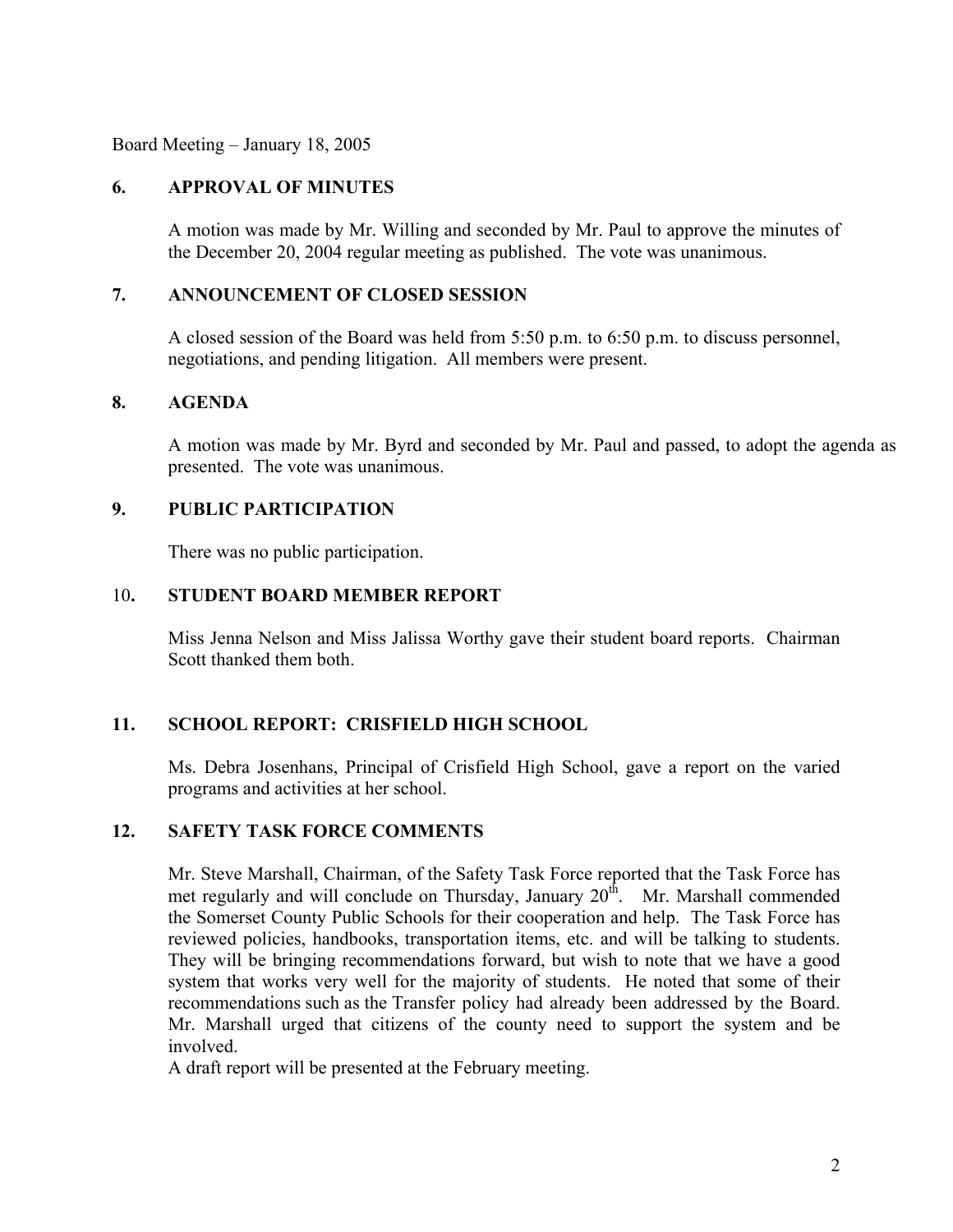Board Meeting – January 18, 2005

## **13. OLD BUSINESS**

## **A. POLICY #300-1 - FISCAL MANAGEMENT GOALS**

Upon the recommendation of Mrs. Miller, it was moved by Mr. Paul and seconded by Mr. Byrd and passed unanimously to accept Policy #300-1, Fiscal Management Goals.

## **B. PROPOSED 2005-2006 SCHOOL CALENDAR**

Upon the recommendation of Mr. Johnson, it was moved by Mr. Paul, seconded by Mr. Miles and passed, following discussion to approve the School Calendar with an after Labor Day start. Mr. Paul asked administrators to investigate the possibility of a Labor Day to Memorial Day, 180 day calendar as well as investigate year round school programs.

# **C. POLICY 500-25 – GUIDELINES TO ALTERNATE ROUTES TO HIGH SCHOOL GRADUATION**

Upon the recommendation of Mr. Johnson, it was moved by Mr. Paul, seconded by Mr. Willing and passed to approve Policy 500-25 – Guidelines to Alternate Routes to High School Graduation.

## **D. FACILITIES**

Upon the recommendation of Mr. Daugherty, it was moved by Mr. Byrd, seconded by Mr. Paul and passed to accept the lease agreement for Shore Up Use of CHS Property.

## **NEW BUSINESS**

## **A. HUMAN RESOURCES**

Upon the recommendation of Mr. Lawson, it was moved by Mr. Miles and seconded by Mr. Willing and passed to approve the Human Resources Report. Dr. Brofee expressed appreciation for the service to the county for the three retirees.

## **B. FACILITIES**

- B-1 Upon the recommendation of Mr. Daugherty, it was moved by Mr. Paul and seconded by Mr. Willing and passed to approve the release of RFP for Construction Management of Tawes 6-7 Intermediate School.
- B-2 Upon the recommendation of Mr. Daugherty, it was moved by Mr. Willing and seconded by Mr. Paul and passed to approve the lease of an office mobile for Somerset 6-7 Intermediate School.
- B-3 The update on Construction funding and progress: Mr. Daugherty and Dr. Brofee updated the Board on the recent presentation to the IAC appealing the first round of funding and the upcoming appeal to the Board of Public Works.